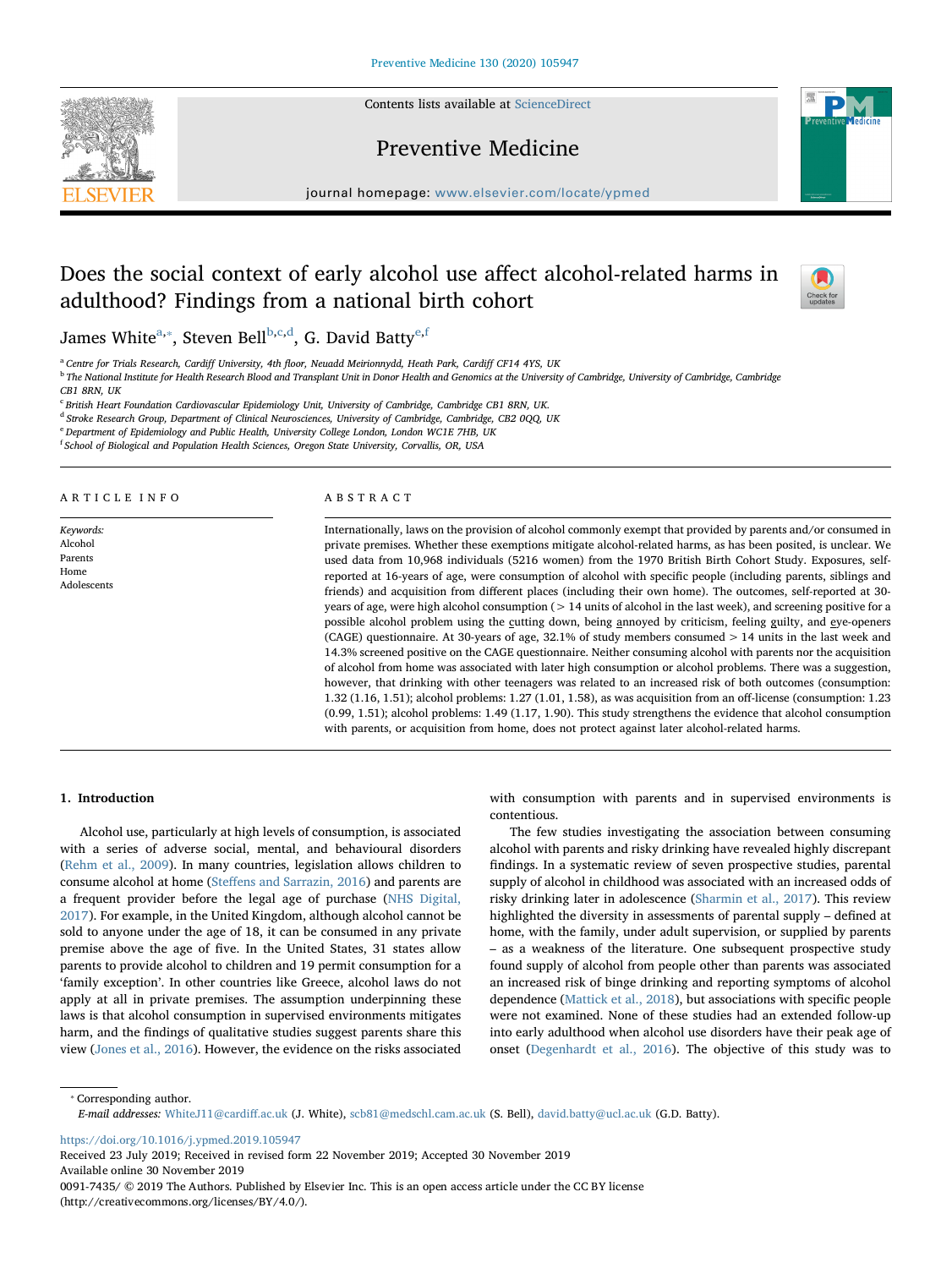examine the association between a number of social contexts of alcohol consumption and places of acquisition in adolescence, with the risk of high alcohol consumption and alcohol problems in early adulthood.

#### 2. Methods

We used data from the 1970 British Cohort Study ([Elliott and](#page-3-7) [Shepherd, 2006\)](#page-3-7), an ongoing longitudinal study of children born in Great Britain between the 5th and 11th April 1970. At 16 years of age, information was collected at a parental interview and participants completed self-report questionnaires. At 30 years, information was collected at participants home in a confidential interview. Written informed consent was given by parents of study participants.

A total of 16,571 babies born in England, Scotland and Wales were enrolled at birth and have been followed up on eight occasions across the life course. We used data on who alcohol was consumed with and source of acquisition at age 16 and outcomes at age 30 years. At the age of 16 (1986), of the 15,999 members traced and invited to participate, information was obtained from 11,615 (72.6%). At the age of 30 years, 14,087 members were traced and invited to participate, of whom 11,261 (68%) responded.

The two exposures of interest were where alcohol was consumed and acquired. At 16-years of age, the following questions were asked, "In the past 4 weeks, who have you had a drink with", with options of a parent(s), a boy/girlfriend, other teenager(s), brother or sister, another adult(s), alone, or someone else. Participants were also asked, "If you drank alcohol since this time last week, where did you get it from?" with response options of their own home, a supermarket, off license, pub or bar, friend's home, relative's home, disco or party, or somewhere else. If participants did not list at least one place alcohol was consumed and one place it was acquired, they were not included in the sample. For both questions, participants were instructed to tick all people they had a drink with and sources alcohol was acquired. Using responses to these questions we calculated totals for the number of people participants drank with and sources alcohol was acquired.

The two alcohol outcomes as assessed at 30 years were: consuming > 14 units of alcohol in the last week based on the UK Chief Medical Officers recommendation and screening positive for a possible alcohol problem using the CAGE questionnaire (questions included items on cutting down, being annoyed by criticism, feeling guilty, and eye-openers; [Ewing, 1984\)](#page-3-8). All participants, apart from lifelong teetotallers, were asked to complete questions on consumption of alcoholic beverages in the last week (from which units of alcohol were calculated using standard conversion criteria) and the CAGE questionnaire. A score of > 2 on the CAGE questionnaire indicated a potential problem with alcohol ([King, 1986\)](#page-3-9).

Covariates were identified a priori due to an association with exposure or outcomes. At 16-years of age, these included the number of units of alcohol consumed in the past week, how frequently their mother and father consumed alcohol, and occupational social class based on mother's and father's occupation provided by parents at interview (Registrar [General, 1980\)](#page-3-10). At 30 years, participants achieved adults occupational social class was derived from their current occupation ([Registrar General, 1980](#page-3-10)).

We imputed missing exposure and covariate data using multiple imputation by chained equations which included all variables in the prediction model to generate 20 datasets. We compared the characteristics of participants who did and did not provide complete data using Chi-square tests. We estimated the unadjusted phi correlation to measure the strength of correlation between exposures to assess the clustering of consumption in each social context with each source, using a linear regression model. Next, associations between exposures and outcomes were adjusted for sex, parental social class at 16 years, achieved adult social class at 30 years, the frequency of mothers and father's alcohol consumption, and the other people alcohol was consumed with (Model 1). We used linear regression to estimate the adjusted association between exposures with the number of units of alcohol consumed in the past week at 16 years of age. We used logistic regression to estimate adjusted associations between exposures and the two outcomes. We present these results as odds ratios (ORs) with accompanying 95% confidence intervals (CI). We found no evidence of interaction by sex between exposures and outcomes, so data were pooled. To examine potential mechanisms, we added the number of units of alcohol participants had consumed in the past week at 16 years of age to the model estimating associations between exposures and the two outcomes (Model 2). To examine the 'shape' of this association, we compared people with a score of zero to those who had consumed alcohol with 1 to  $\geq 6$  people. As the number of study members who drank with  $\geq 6$  people and those who acquired alcohol from  $\geq 6$  sources were < 1% scores above these levels were combined. The reference category in all analyses was not consuming alcohol in that social context or via that source. All models were then repeated with the sources in which alcohol had been acquired as the exposure. Sensitivity analyses were conducted after excluding participants with any missing data. All analyses were performed using Stata version 15.1. Our manuscript adheres to the guidelines for STrengthening the Reporting of OBservational studies in Epidemiology [\(von Elm et al., 2007](#page-3-11)).

# 3. Results

Of the 11,615 participants at 16 years of age, 10,968 (94.4%) took part in the resurvey at 30 years of age. Relative to study members without complete data, those with were more likely to have parents with a professional occupation, consume more units of alcohol in the last week, have parents who drank alcohol on most days, to drink with parents, other teens, brothers or sisters, other adults and acquire alcohol from a pub/bar, and their own home; and at 30-years consume > 14 units in the last week and have a professional occupation. Table e1 (Supplementary file) shows 47.6% of participants were boys, most had parents with a skilled manual occupation, who drank alcohol occasionally, and participants consumed a mean of 7.37 (95% CI: 7.11, 7.64) units of alcohol in the past week at 16-years of age. By 30-years of age most worked in a skilled occupation.

Of the 10,968 participants with a history of drinking alcohol, at 30 years of age,  $32.1\%$  consumed  $> 14$  units in the last week and  $14.3\%$ screened positive for a possible alcohol problem. [Fig. 1](#page-2-0) shows that, at 16 years of age, alcohol was most commonly consumed with other teenagers (63.3%) and sourced from a pub or bar (45.1%). The number of units consumed was lower when done so with parents than other contexts, and higher when alcohol was acquired from an off-license, pub or bar, disco or party than other sources [\(Fig. 1](#page-2-0) and Table e2). The correlation heat map shown in Figure e1 shows there were few strong correlations between the social context and source. The upper left quadrant indicates consumption with boy/girlfriends and other teenagers was positively correlated with acquiring alcohol from a pub or bar, or disco or party, and consuming with other teenagers with acquisition from an off license. Consumption with parents was positively correlated with acquisition at home. Tables e3 and e4 show the percentage overlap between consumption in different social contexts and sources. The largest overlap in social contexts was found for those who consumed with other teenagers and for sources those who acquired alcohol from pubs or bars.

The sex-, socioeconomic status-, parent alcohol consumption-adjusted ORs for consuming alcohol with parents at 16 years was 1.09 (95% CI: 0.95, 1.25) for consuming  $> 14$  units in the last week, and 1.01 (95% CI: 0.84, 1.23) for having alcohol problems [\(Fig. 2\)](#page-2-1). The adjusted ORs for alcohol acquired from participants own home was 1.10 (95% CI: 0.96, 1.27) for consuming > 14 units in the last week and 0.86 (95% CI: 0.70, 1.06) for screening positive for possible alcohol problems. Consuming alcohol with other teenagers and acquisition from an off-license was associated with an increased risk of high consumption and alcohol problems. Adjustment for the number of units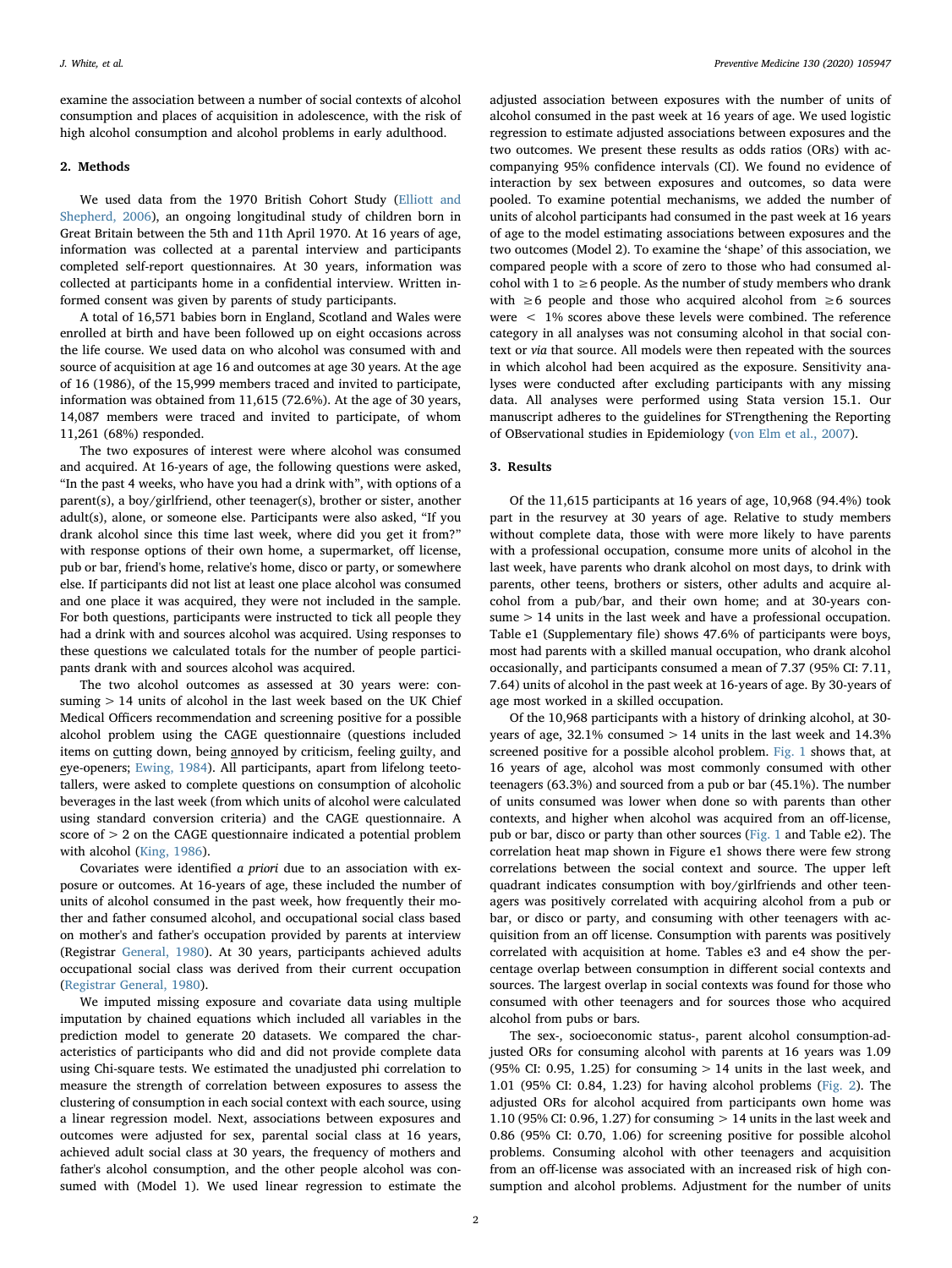<span id="page-2-0"></span>

|                      | % (n)         |             | Beta (95% CI)               |
|----------------------|---------------|-------------|-----------------------------|
| Social context       |               |             |                             |
| Boy or girlfriend    | 42.3 (4639)   |             | 2.96 (2.60, 3.32)           |
| Other teenager(s)    | 36.3 (3981)   |             | 2.21 (1.52, 2.72)           |
| Parents              | 63.3 (6943)   |             | $0.05$ ( $-0.45, 0.55$ )    |
| Brother or sister    | 18.1 (1985)   |             | 1.49 (0.89, 2.09)           |
| Other adult(s)       | 23.5 (2577)   |             | 1.48 (1.00, 1.95)           |
| Nobody but myself    | 6.0(658)      |             | 1.46 (0.36, 2.57)           |
| Someone else         | 5.5(603)      |             | $0.88$ ( $-0.03$ , $1.78$ ) |
|                      |               |             |                             |
| <b>Source</b>        |               |             |                             |
| At a supermarket     | 38.9 (4267)   |             | $2.01$ (1.13, 2.89)         |
| At an off license    | $10.3$ (1130) |             | 3.24(2.61, 3.87)            |
| At a pub or bar      | 17.3 (1897)   |             | 5.04 (4.57, 5.51)           |
| At own home          | 45.1 (4947)   |             | 1.15(0.67, 1.63)            |
| At a friend(s) home  | 17.0 (1865)   |             | 1.60 (0.95, 2.24)           |
| At a relative's home | 7.1 (779)     |             | 1.33 (0.49, 2.16)           |
| At a disco or party  | 26.5 (2907)   |             | 3.49 (2.94, 4.05)           |
| Somewhere else       | 7.4(812)      |             | 1.41 (0.54, 2.29)           |
|                      |               | 2<br>3<br>0 |                             |

Fig. 1. Coefficient (95% confidence interval) for association between social context of alcohol consumption and source with the units of alcohol consumed in the past week at 16-years of age  $(n = 10, 968)$ 

Adjusted for sex, parental social class at 16 years, achieved adult social class at 30 years, frequency of mothers alcohol consumption, frequency of fathers alcohol consumption, other social contexts alcohol is consumed in (other sources alcohol is acquired under source subheading). Reference category is not consuming in that context or source.

consumed at 16 years of age led to a modest attenuation of all ORs (Table e5). The odds of both outcomes increased in a dose-response fashion according to the number of people alcohol was consumed with and places it was acquired (Table e6).

Sensitivity analysis in the 1514 participants with no missing data in

the analysis of alcohol problems and 1529 in the analysis of consuming > 14 units at 30 years revealed essentially the same results (Table e7).

# 4. Discussion

In this longitudinal population-based sample, there was no suggestion that consuming alcohol with parents, or acquiring it at home, at 16 years of age, had a protective effect against high alcohol consumption or problems with alcohol at 30-years of age.

In the Family and Health study, drinking at home or outside the home at 13 to 16-years of age was related to alcohol problems 3-years later ([van der Vorst et al., 2010](#page-3-12)). The Victorian Adolescent Health Cohort Study (VACS) investigators found that drinking with families and at pub/club(s), party(s) at 14–15 years of age was associated with an increased risk of consuming  $\geq$  5 units on one day in the past week by 15–17 years ([Degenhardt et al., 2015](#page-3-13)). Our results suggest that drinking with parents was linked to lower levels of consumption at 16-years of age than when alcohol was consumed with other people. This did not, however, translate into a reduced or increased risk of later alcohol related harms in early adulthood. In contrast, we replicated findings of the VACS of an increased risk of later alcohol related harms associated with consumption at a pub or party. These inconsistencies may be because we separated parents from siblings, or that the risks of consuming with parents in adolescence do not extend to early adulthood.

One potential explanation for the associations we observed is that in adolescence consumption other teenagers and acquisition from off-license leads to more units being consumed. That associations remained after adjustment for the number of units consumed at 16 years of age provides little support for this hypothesis. An alternative hypothesis is that drinking with other teens, and acquisition from off-license in the mid-1980s was indicative of a greater propensity to binge drink than when acquired from other locations. This is consistent with evidence from The Second International Self-Report Delinquency Study (ISRD-2) that 57.6% of beer and wine and 68.2% of spirits were consumed with

<span id="page-2-1"></span>

|                       | Screen positive for alcohol problems<br>(CAGE score 2) | <b>Odds Ratio</b><br>(95% CI) | Consumed 14 units of alcohol<br>in the previous week | <b>Odds Ratio</b><br>(95% CI) |
|-----------------------|--------------------------------------------------------|-------------------------------|------------------------------------------------------|-------------------------------|
|                       | % (n)                                                  |                               |                                                      |                               |
| <b>Social context</b> |                                                        |                               |                                                      |                               |
| Parents               | 42.3 (4639)                                            | 1.00(0.83, 1.22)              |                                                      | 1.09(0.94, 1.25)              |
| Boyfriend/girlfriend  | 36.3 (3981)                                            | 0.92(0.75, 1.13)              |                                                      | 0.99(0.85, 1.15)              |
| Other teenager(s)     | 63.3 (6943)                                            | 1.27(1.01, 1.58)              |                                                      | 1.32(1.16, 1.51)              |
| Brother/sister        | 18.1 (1985)                                            | $1.02$ (0.83, 1.26)           |                                                      | $1.01$ (0.85, 1.19)           |
| Other adult(s)        | 23.5 (2577)                                            | 1.03(0.81, 1.30)              |                                                      | 1.05(0.92, 1.20)              |
| Alone                 | 6.0(658)                                               | 1.36(0.97, 1.89)              |                                                      | 1.05(0.81, 1.34)              |
| Someone else          | 5.5(603)                                               | 1.25(0.74, 2.12)              |                                                      | 1.04(0.80, 1.36)              |
| <b>Source</b>         |                                                        |                               |                                                      |                               |
| Own home              | 38.9 (4267)                                            | 0.85(0.69, 1.04)              |                                                      | 1.09(0.95, 1.25)              |
| Supermarket           | 10.3(1130)                                             | 1.12(0.79, 1.60)              |                                                      | 1.12(0.87, 1.44)              |
| Off license (store)   | 17.3 (1897)                                            | $1.49$ (1.17, 1.90)           |                                                      | 1.23(0.99, 1.51)              |
| Pub/bar               | 45.1 (4947)                                            | 1.11(0.88, 1.38)              |                                                      | 1.24(1.07, 1.42)              |
| Friend's home         | 17.0 (1865)                                            | 1.05(0.79, 1.39)              |                                                      | 0.95(0.75, 1.19)              |
| Relative's home       | 7.1 (779)                                              | 1.22(0.79, 1.90)              |                                                      | 0.84(0.56, 1.26)              |
| Disco/party           | 26.5 (2907)                                            | $1.02$ (0.82, 1.29)           |                                                      | 1.18(0.97, 1.43)              |
| Somewhere else        | 7.4(812)                                               | 1.28(0.87, 1.90)              |                                                      | 1.26(0.95, 1.65)              |
|                       |                                                        |                               |                                                      |                               |
|                       | .75<br>1.5<br>1.75                                     | $\overline{2}$                | .75<br>$1.75$ 2<br>1.5                               |                               |



Odds ratios adjusted for sex, parental social class at 16 years, achieved adult social class at 30 years, frequency of mothers alcohol consumption, frequency of fathers alcohol consumption, units consumed at 16 years of age, other social contexts alcohol is consumed in (other sources alcohol is acquired under source subheading). Note categories are not mutually exclusive so percentages do not sum to 100%. Reference category is not consuming in that context or source.